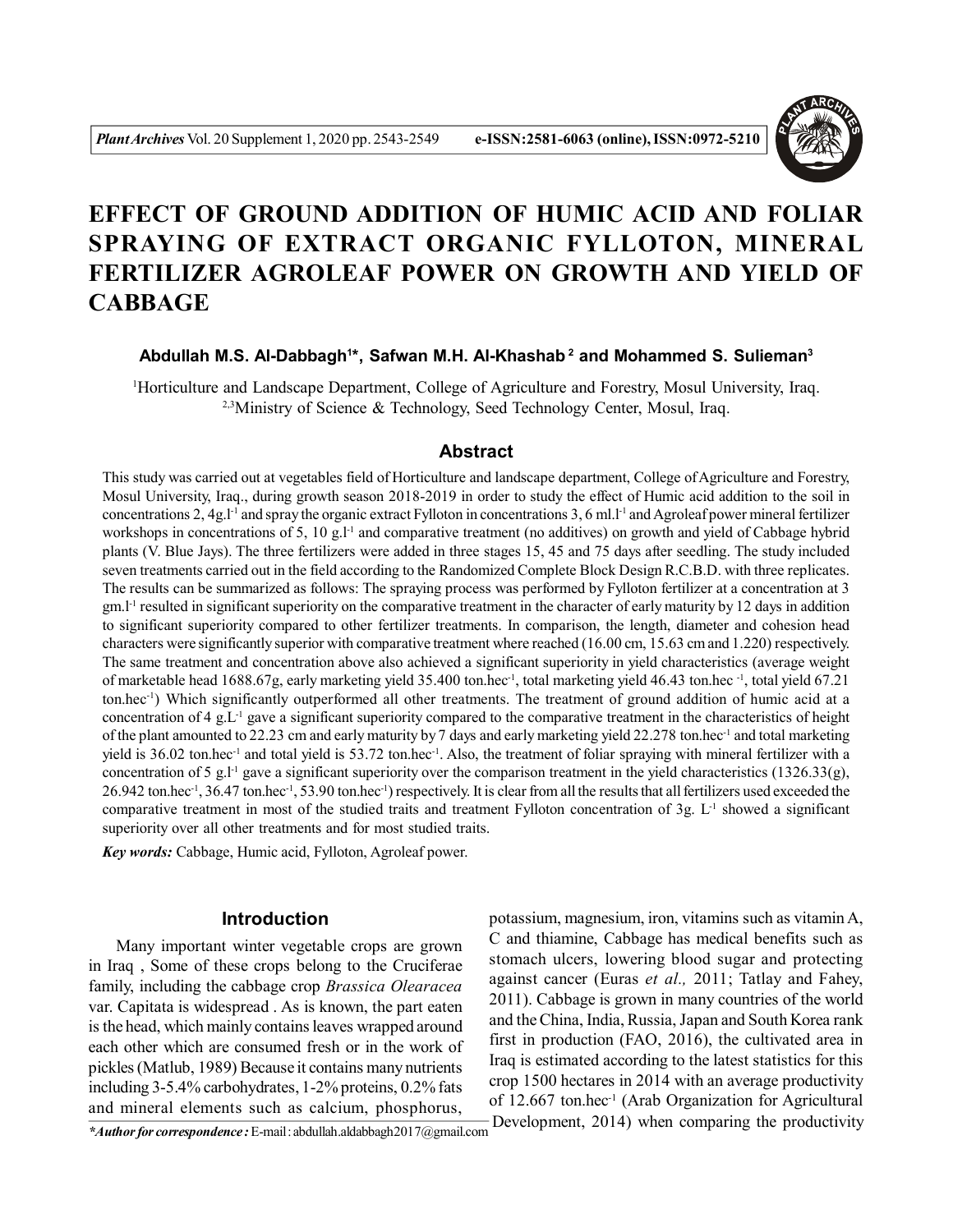of Iraq with the rest of the world we find it significantly low and the reason is due to the continuity of most farmers following traditional agricultural methods and the lack of awareness of farmers about modern agricultural systems and techniques and not to use improved varieties with high and early production and other reasons. Several studies have indicated that the growth of cabbage plants has been affected by several factors, including genetic and environmental factors, as well as the role of agricultural service operations, including fertilizer additions, types and dates (Abdo and Khalil, 1968) , This has led many research centers and international companies to study these factors and ways of producing new types and composts used to increase the production of vegetable crops per unit area to provide an incentive for them to provide optimum concentrations of major and micro nutrients (Al-Saidi and Abdul Kader, 2000) . Mohanty and Nema (1970) found a premature cabbage yield of 16 to 12 days as well as an increase in the total yield when using a 1% urea starting solution. Abdel-Razik (1996) showed that the total vegetative spraying of Paris White lettuce crop with nutrient solution (containing 5% nitrogen and microelements) caused a significant increase in the soft and dry weight characteristics of the plant and the total yield ratio compared to control plants . Abdul Hadi *et al.,* (2009) reported that spraying plants of kohlrabi with mineral solution (yongren) in concentrations of 1.5 and 2.5  $\text{cm}^3$ .  $\text{l}$ <sup>-1</sup> gave a significant superiority over the comparison plants in the number of leaves of the plant and the width of the leaf (cm). Eidan (2014) found that spraying tomato plants with mineral solution Agro leaf at concentrations of 25 and 30 ppm resulted in a significant superiority in the characteristics of vegetative growth in general compared with the control treatment. The concentration of 30 ppm gave the highest moral values, especially in plant height , number of leaves.plant-<sup>1</sup>, leaf area of the plant and the fresh and dry weight for the plant . Abdul Rahman and Ramadan (2015) explained in a study that included the use of types of mineral and organic fertilizers on the cabbage crop outweigh the treatment of adding humic acid in the character of the leafy area of the plant. The trend has increased in recent years by many companies specialized in agricultural production and researchers to use organic fertilizers of animal or plant origin as a fertilizer source for the purpose of reducing the pollution of the environment and agricultural soils with chemicals and the production of safe agricultural crops for humans and animals and compensation for organic matter lost from the soil as a result of intensive agriculture, One of these organic materials is the use of humic acid as it is a commercial

product that also contains many elements that improve soil fertility, It increases the readiness of the elements, which is reflected in the increased growth and yield of the plant (Lee and Bartlette, 1976). The trend towards the use of organic fertilizers in vegetable fields to reduce the use of chemical fertilizers or substitute them, including humic acid, which is one of the compounds of humic material resulting from the decomposition of organic matter (Al-Naimi, 1999), and the role of humic in improving plant growth by improving soil construction and increasing the efficiency of the roots to absorb water and nutrients dissolved in the soil to the plant as well as increases the ability of the soil to retain water and nutrients. Furthermore, it has an important role in stimulating the activity of microorganisms (Phelpstek, 2002). Al-Sawaf and Omer (2017) found when the addition of humic acid at concentrations of 2.5 and 5  $\text{cm}^3$ . L<sup>-1</sup> to cabbage plants had a role in the effect on plant growth where the concentration of 5  $cm<sup>3</sup> L<sup>-1</sup>$  gave the highest significant values in the characteristics of the number of external leaves , the percentage of total chlorophyll, leaf area, wet weight of external and internal leaves and dry matter ratio of the leaves interior . Abbas and Hammad (2017) showed that when the cabbage plants were sprayed with humic acid at concentrations of 0, 100 and 200 ml.L<sup>-1</sup> significantly superior treatment of 200 ml.L<sup>-1</sup> in the percentages of chlorophyll and the duration required for the maturation of 50% of the heads and head diameter. The extracts of marine plants have recently been used as an organic fertilizer , They are natural extracts of marine plants and algae and are now widely used in the fields of foliar fertilizer industry as a source of natural growth regulators such as Oxines, Gibberellins (GA3, GA7) and Cytokines (Brad and Weil, 2000, Ergun, etc., 2001). Marine extracts contain vitamins and enzymes that stimulate and accelerate vegetative and root growth of the plant (Jensen, 2004). Merhi and Al-Allaf (2012) indicated that the addition of marine extract Algamix at a concentration of  $(1, 2 \text{ and } 3)$  gm. L<sup>-1</sup> significantly affected the growth and yield of lettuce plant, the concentration of 3 gm.L-1 recorded the best significant values in the number of leaves, plant length, head circumference, leaf area, average head weight and marketing yield characterizes. Al-Maliki (2013) noted that the addition of marine extract Biozyme TF at a concentration of 0.75 ml.L-1 to cabbage plants led to a significant increase in the growth and yield characteristics and recorded the treatment of the addition of the extract three times the highest moral values in the characteristics (height of the plant and the number of leaves of the plant, leafy area, total plant weight, marketing head weight and head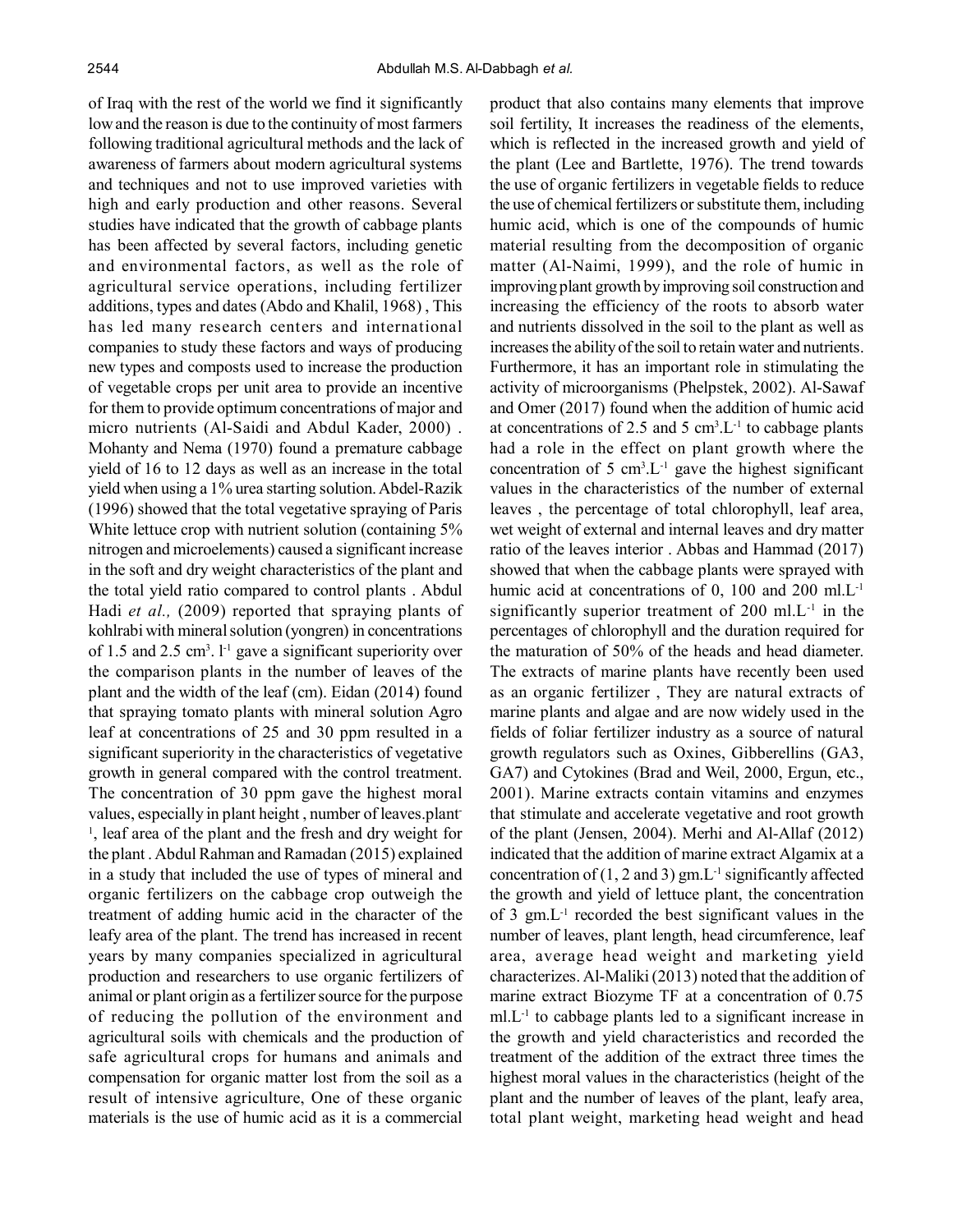diameter, total yield) as measured by comparison treatment. Satekge *et al.,* (2016) found that the treatment of mixing of microelement solution spray with marine extract Kelpak on cabbage plants recorded the highest significant values in growth traits obtained under greenhouse conditions compared with single and comparative treatments.

## **Materials and Methods**

This experiment was conducted to study the effect of fertilization with organic fertilizer Humic Acid added to the soil and sprayed organic extract Fylloton and mineral fertilizer Agroleaf power in the growth and production of cabbage hybrid (Blue Jays), was prepared amid the cultivation of seeds from a mixture of river soil and peat moss and decomposed animal manure by 1:1:2 the mixture was placed in the trays of agriculture and hybrid seeds were planted inside the wooden sunshade on (10/9/2018) in the vegetable field of the horticulture and landscape department/ college of agriculture and forestry / university of Mosul during the agricultural season (2018-2019) , Random samples of field soil were taken before planting at a depth of 0-30 cm for the purpose of analysis and estimation of some physical and chemical characteristics (Table 1).

The research site was prepared from tillage, softening and dividing it into meadows. The drip irrigation system was extended and the field lines were dotted and the lines were covered with black polyethylene. drilling the lid in the upper third of the line at a distance of 40 cm from one hole to another. After the arrival of the seedlings hybrid cabbage (Blue Jays) to the stage of the formation of the real leaf fourth-sixth was transferred from the wooden sunshade and seedlings in the pre-prepared in the groves of the field experiment on 11/10/2018 with the process of drip irrigation. The experiment involved the following fertilizer treatments:

1- Comparison (without any composting).

2- Addition of the organic compound Humic acid to the soil at a concentration of 2 gm.L<sup>-1</sup> and 4 gm.L<sup>-1</sup>.

3- Spray the organic extract Fylloton on cabbage plants at a concentration of 3  $g.L^{-1}$  and 6  $g.L^{-1}$ .

4- Spray the mineral fertilizer solution Agroleaf power on the cabbage plants at a concentration of  $5 \text{ g.L}^{-1}$  and  $10 \text{ g.L}^{-1}$ .

Humic acid was added to soil and sprayed Fylloton extract and Agroleaf power mineral solution on cabbage plants in three batches: The first after 15 days of transplantation and the second one month after the first and the third one month after the second, the Tween-20 diffuser was added at a rate of 0.1% with sprayed fertilizer solutions on the plant to reduce the surface tension of the water molecules and sprayed until fully wet, specifications

**Table 1:** Number of Chemical and Physical Properties of Soil Field Experiment in the Research Season\*.

| <b>Chemical and physical soil qualities</b> | <b>Characteristics and</b>              |  |  |  |
|---------------------------------------------|-----------------------------------------|--|--|--|
| of the experiment field in the growing      | unit of                                 |  |  |  |
| season 2018/2019 depth (0-30cm)             | measurement                             |  |  |  |
| 7.89                                        | Degree of soil reaction PH              |  |  |  |
| 0.569                                       | Electrical Conductivity EC DS.M-1       |  |  |  |
| 13.29                                       | Organic matter g.kg <sup>-1</sup>       |  |  |  |
| available concentration of nutrients        |                                         |  |  |  |
| 27.7                                        | Available nitrogen mg.kg <sup>-1</sup>  |  |  |  |
| 18.34                                       | Available phosphor mg.kg <sup>-1</sup>  |  |  |  |
| 153.1                                       | Available potassium mg.kg <sup>-1</sup> |  |  |  |
| 0.78                                        | Sodium $mg.L^{-1}$                      |  |  |  |
| 1.45                                        | Calcium $mg.L^{-1}$                     |  |  |  |
| 3.15                                        | Magnesium $mg.L^{-1}$                   |  |  |  |
| 3                                           | Chlorine $mg.L^{-1}$                    |  |  |  |
| 246.5                                       | Total Carbonate g.kg <sup>-1</sup>      |  |  |  |
| Volumetric distribution of soil contents    |                                         |  |  |  |
| 681.2                                       | Sand $g_{\cdot}kg^{-1}$                 |  |  |  |
| 196                                         | g.kg <sup>-1</sup> Silt                 |  |  |  |
| 122.8                                       | g.kg <sup>-1</sup> Clay                 |  |  |  |
| Sandy Loamy                                 | Soil texture                            |  |  |  |

\*Analysis was conducted in the Central Laboratory of the Faculty of Agriculture and Forestry, University of Mosul.

of organic and mineral fertilizers used in the experiment in Table 2.

The experiment was carried out according to the Randomized Complete Block Design (RCBD) with three replicates. Thus, the area allocated for the experiment was divided into three equal segments by seven experimental units for each replicate , The area of the experimental unit was  $2.24 \text{ m}^2$ . The experimental unit represented one line of 2.8 m long and 0.8 m wide , each line contains seven plants and the distance between one plant and another is 40 cm. Agricultural service operations were carried out from the beginning of the seedlings to the last stage of head harvest on 6/3/2019, as in the cabbage fields (Matlub *et al.,* 1989). The results were statistically analyzed for the qualities that will be mentioned later according to the design used by S.A.S (1996). The mean traits were compared using the Duncan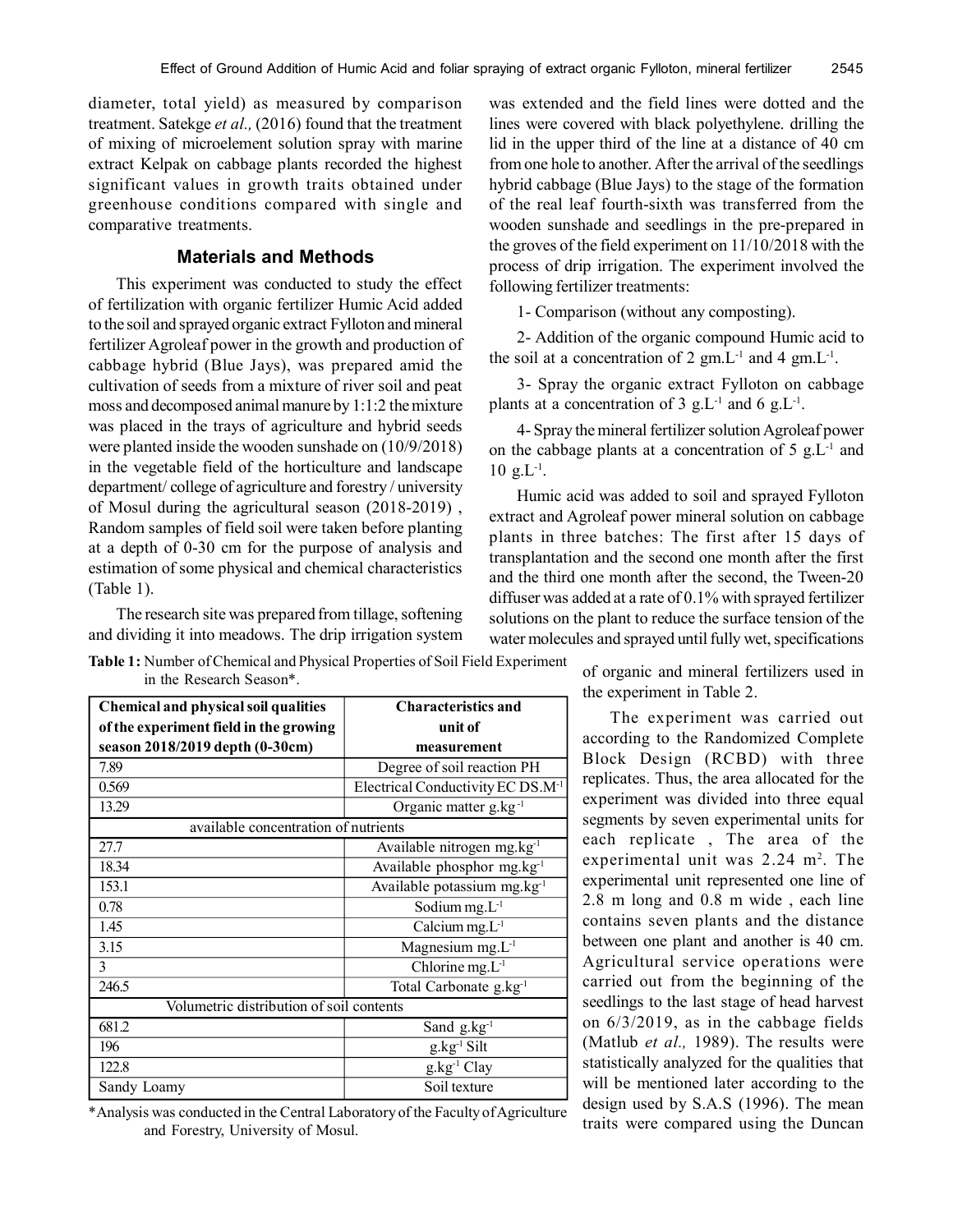| <b>WSG85 POWHUMUS</b>                                       |                                            |                           |                       |                    |                 |         |  |
|-------------------------------------------------------------|--------------------------------------------|---------------------------|-----------------------|--------------------|-----------------|---------|--|
| Potassium K2O                                               | <b>Potassium</b>                           | <b>Atomization</b>        | Humic acid            |                    | <b>Humidity</b> |         |  |
|                                                             | humate                                     |                           |                       |                    |                 |         |  |
| $12\%$                                                      | $85\%$                                     | 99.8%                     | 85%                   |                    | $14\%$          |         |  |
| Production                                                  | Other materials                            | Iron Fe                   | Nitrogen <sub>N</sub> | Dry Matter         |                 |         |  |
| company                                                     |                                            |                           |                       |                    |                 |         |  |
| Humintech.com                                               | $15\%$                                     | $1\%$                     | $0.8\%$               |                    | 86%             |         |  |
| Germany                                                     |                                            |                           |                       |                    |                 |         |  |
|                                                             | <b>Mineral fertilizer (Agroleaf power)</b> |                           |                       |                    |                 |         |  |
| Mn 0.07%(EDTA)                                              | Fe 0.14%(EDTA)                             | K <sub>2</sub> O 11%      | P2O5 11%              | Nitrogen Total 31% |                 |         |  |
| Com. Scotts Poland                                          | Zn0.070%(EDTA)                             | Mo 0.001%(EDTA)           | Cu 0.070%(EDTA)       | B0.03%(EDTA)       |                 |         |  |
| /Warszawa                                                   |                                            |                           |                       |                    |                 |         |  |
| <b>Extract mixture of yeast and marine algae (Fylloton)</b> |                                            |                           |                       |                    |                 |         |  |
| Type of extract                                             | Fungi type                                 | Components of the extract |                       |                    |                 |         |  |
|                                                             |                                            | Elements                  | Growth                | amino              | Organic         | Organic |  |
|                                                             |                                            |                           | regulators            | acids              | nitrogen        | carbon  |  |
| Produced by the                                             | Ascophyllum                                | It is a concentrated      | Contains a high       | Very rich in       |                 |         |  |
| Italian company                                             | nodosum                                    | source of major           | amount of growth      | different          | $7.62\%$        | 32%     |  |
| Com. Biolchim                                               |                                            | and minor nutrients       | regulators oxins      | types of           |                 |         |  |
|                                                             |                                            |                           | and cytokines         | amino acids%37.5   |                 |         |  |

**Table 2:** Organic fertilizer components used in the experiment.

polynomial test at a 0.05% probability level (Al-Rawi and Khalaf Allah, 2000). To evaluate the growth and yield of cabbage hybrid plants (Blue Jays), the following characteristics were estimated:

-Average height of plant (cm), number of external leaves of the head (leaf.plant<sup>-1</sup>), leaf area  $(cm<sup>2</sup>)$ , percentage of dry matter (%), percentage of total chlorophyll (%), stem diameter (cm), length and diameter of head (cm) and head cohesion :Four plants were randomly taken from each experimental unit and measurements were taken.

- Average number of days required for head maturation (day): Calculated the number of days from seedling to maturity and harvesting cabbage heads.

- Average marketable head weight (g): It was

**Table 3:** Effect of fertilization treatments on plant height, number of external leaves and leaf area of cabbage crop.

| characteristics                         | Plant height | Number of             | Leaf Area   |  |
|-----------------------------------------|--------------|-----------------------|-------------|--|
| <b>Treatments</b>                       | (cm)         | external leafs        | (cm2)       |  |
| Control                                 | 19.20<br>b   | 21.00<br>a            | 302.92 a    |  |
| Humic acid $(2)$ g.L <sup>-1</sup>      | 21.70<br>ab  | $22.26 \text{ a}$     | 321.35 a    |  |
| Humic acid (4) $g.L^{-1}$               | 22.23<br>a   | 21.86 a               | 316.30<br>a |  |
| Fylloton $(3)$ ml.L <sup>-1</sup>       | 21.53<br>ab  | 21.50<br>$\mathbf{a}$ | 378.61<br>a |  |
| Fylloton $(6)$ ml. $L^{-1}$             | 20.90<br>ab  | 22.63<br>a            | 364.48<br>a |  |
| Agroleaf power $(5)$ g.L <sup>-1</sup>  | 21.76<br>ab  | 20.76<br>a            | 338.89<br>a |  |
| Agroleaf power $(10)$ g.L <sup>-1</sup> | 21.00<br>ab  | 22.06<br>a            | 331.47<br>a |  |

Averages that share the same alphabetical character for each trait do not differ significantly according to the Dunkin test below the probability level of 5%.

calculated from the weight of all experimental unit plants.

- Early marketing yield , total marketing yield for heads without external leaves and total yield (tons.ha<sup>-1</sup>): They were calculated from the total area of the experimental unit only and the total yield was calculated according to the following equation:

Total yield = Experimental Unit Yield / Experimental Unit Area  $m^2 \times 10000$ .

## **Result and Discussion**

The results of Table 3 indicate that the plants treated with fertilizers used in the experiment all significantly superior to comparison plants in the character of plant height and did not differ significantly between them , The highest value of the plant height was in the treatment of

the addition of humic acid at a concentration of 4  $g_{\rm L}$ <sup>1</sup> which was 22.23 cm. This is due to the role of humic acid in increasing the physiological activity of the plant and its reflection in increasing the growth and plant content of nutrients and increase cytokinein and internal oxygen as well as activates enzymes and energy compounds within plants, which activates the internal cytokinein and increases cell division (Chen and Avaid, 1999 and Anonymous, 2005). The results showed that there were no significant differences between all treatments, although Fylloton treatment with high concentration gave the highest value in the number of leaves only at 22.63 leave.plant-1. While the treatment of Fylloton at a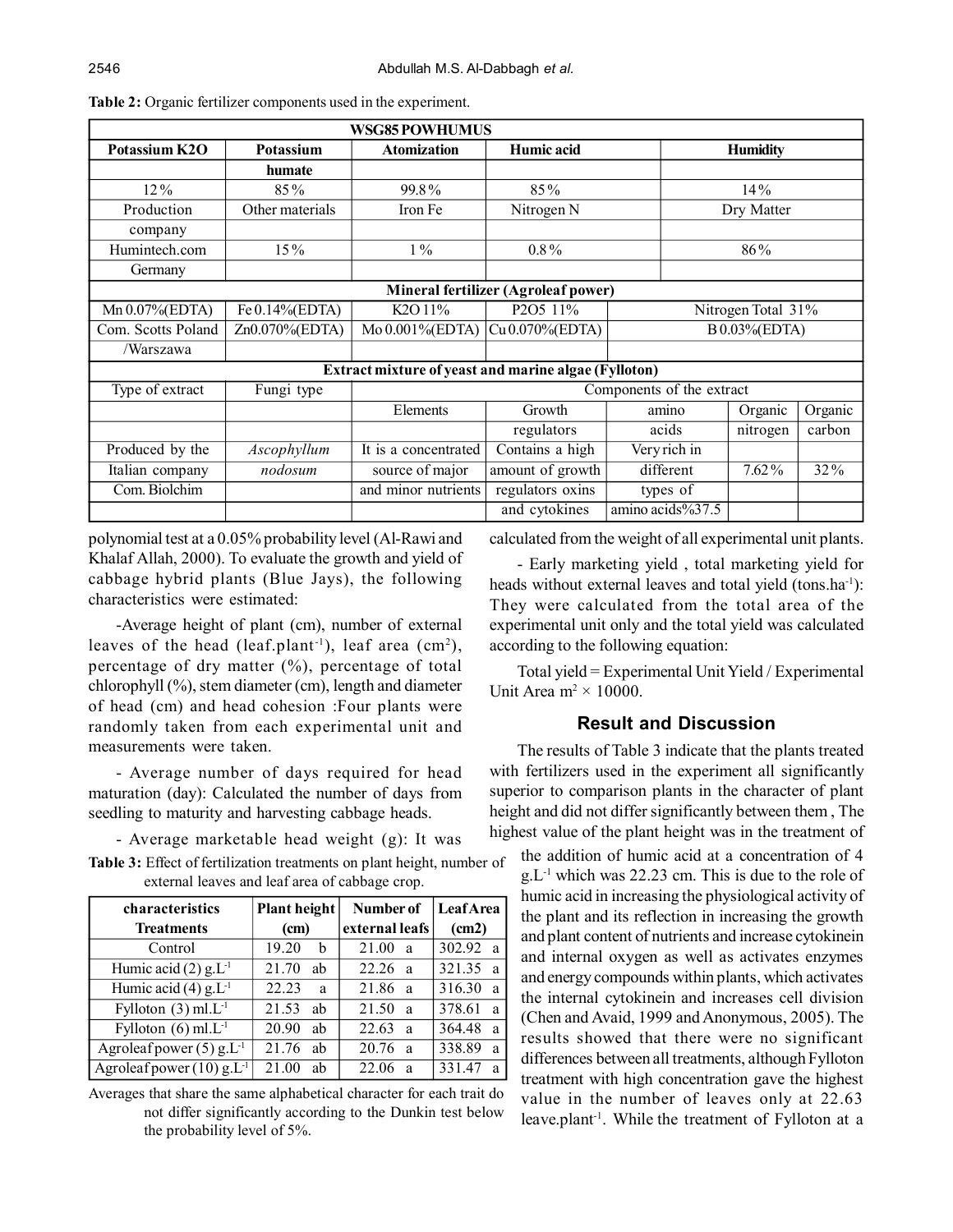| characteristics                        | Dry matter | Total chloro- | stem diam-            |  |
|----------------------------------------|------------|---------------|-----------------------|--|
| <b>Treatments</b>                      | (%)        | phyll ratio   | eter (cm)             |  |
| Control                                | 9.400<br>a | 59.10<br>a    | 2.466<br><sub>a</sub> |  |
| Humic acid $(2)$ g.L <sup>-1</sup>     | 9.540<br>a | 63.36 a       | 2.450<br>a            |  |
| Humic acid (4) $g.L^{-1}$              | 9.830<br>a | 56.10<br>a    | 2.513<br>a            |  |
| Fylloton $(3)$ ml. $L-1$               | $10.216$ a | 63.46<br>a    | 2.443<br>a            |  |
| Fylloton $(6)$ ml. $L$ <sup>1</sup>    | $10.603$ a | 60.10<br>a    | 2.610<br>a            |  |
| Agroleaf power $(5)$ g.L <sup>-1</sup> | 11.196 a   | 56.83<br>a    | 2.520<br>a            |  |
| Agroleaf power (10) g.L <sup>-1</sup>  | $10.696$ a | 64.60<br>a    | 2.476<br>a            |  |

**Table 4:** Effect of fertilization treatments on dry matter quality, total chlorophyll ratio and stem diameter of cabbage crop.

Averages that share the same alphabetical character for each trait do not differ significantly according to the Dunkin test below the probability level of 5%.

concentration of 3 ml.  $L^{-1}$  gave the highest value in the character of leafy area which amounted to 378.61 cm<sup>2</sup> . The results of Table 4 indicate that there was no significant differences between all treatments among them in the characteristics of dry matter (%) and the ratio of total chlorophyll and stem diameter (cm), although the treatment of plants with Agroleaf power at 5g gave the highest value of dry matter was 11.196%. The same treatment with high concentration of 10  $g<sub>L<sup>-1</sup></sub>$  gave the highest value in the total chlorophyll ratio of 64.60%, while the treatment of plants with Fylloton with high concentration 6 ml. $L^{-1}$  was the highest stem diameter of 2.610 cm compared to the rest of the treatments.

The results of Table 5 indicate that the treatment of Fylloton concentration of  $3 \text{ ml.L}$ <sup>1</sup> recorded the highest values in the characteristics of early maturity (123 days), head length (16.00 cm), head diameter (15.63 cm) and head cohesion (1.220) which significantly exceeded treatment of the control in the four characteristics , While it was significantly superior to other fertilizer treatments in early maturity and significantly superior to the treatment of spraying Fylloton concentration of 6 ml.L-1 only in the character of head length and did not differ significantly

with the rest of the other treatments except the comparative treatment in diameter and head cohesion , Thereafter Humic acid treatment significantly exceeded the concentration of 4  $gm.L^{-1}$  on the treatment of control only in the early maturity character. The treatment of Fylloton exceeded at concentration of 3 ml.L<sup>-1</sup> by about 12 days than the comparative treatment in early maturity, a significant advantage for farmers economically and an increase in the outcome in case of delaying the harvest, This is due to the role of this marine extract as a source of natural growth regulators such as Auxins, Gibberellins (GA3, GA7) and Cytokines (Brad, Weil, 2000, Ergun *et al.,* 2001), as well as Its containment

at the vitamins and enzymes that stimulate and accelerate the vegetative and radical growth of the plant (Jensen, 2004).

The results of Table 6 indicate that the spray treatment with marine extract Fylloton at concentration of 3 ml.l<sup>-1</sup> was significantly higher on all other treatments, including comparative treatment in the mean weight of the average head weight for marketing, early marketing yield, total marketing yield and total yield where the values reached (1688.67g), (35.400, 46.43, 67.21 t.ha-1), respectively, compared with the control treatment with the lowest values (1158.00 g), (13.789, 31.84, 48.79 t.ha-<sup>1</sup>) respectively. The treatment of Agroleaf power at 5 gm-1 was significantly superior to the comparative treatment only in the above four traits and on treatment of Humic acid at 4 gm-1 in total marketing yield trait and did not differ significantly with other treatments. From the above results, Fylloton marine spray treatment, especially at concentration of  $3 \text{ mL}^{-1}$ , shows the greatest role in increasing the early and total marketing yield and the total yield of cabbage, as well as increasing the average head weight resulting from increasing leaf area and early maturation compared to other treatments. It follows its

**Table 5:** Effect of fertilization treatments on early maturity, head length, head diameter be due to the content of this bioand head cohesion of Cabbage crop.

| characteristics                         | <b>Early maturity</b> | <b>Head</b> | <b>Head</b>           | head        |
|-----------------------------------------|-----------------------|-------------|-----------------------|-------------|
| <b>Treatments</b>                       | (day)                 | length (cm) | $diameter$ (cm)       | cohesion    |
| Control                                 | 135<br>$\mathbf c$    | 14.20<br>b  | 13.90<br>b            | 1.763<br>h  |
| Humic acid $(2)$ g.L <sup>-1</sup>      | 131<br>bc             | 14.66<br>ab | 14.63<br>ab           | $1.636$ ab  |
| Humic acid $(4)$ g.L <sup>-1</sup>      | 128<br>b              | 15.36<br>ab | 15.01<br>ab           | 1.663<br>ab |
| Fylloton $(3)$ ml. $L^{-1}$             | 123<br>a              | 16.00<br>a  | 15.63<br>a            | 1.220<br>a  |
| Fylloton $\overline{(6)$ ml. $L^{-1}$   | 131<br>bc             | 14.56<br>h  | $14.16$ ab            | 1.530<br>ab |
| Agroleaf power $(5)$ g.L <sup>-1</sup>  | 130<br>bc             | 15.33 ab    | $\overline{14.95}$ ab | 1.220<br>a  |
| Agroleaf power $(10)$ g.L <sup>-1</sup> | 131<br>bc             | 15.60<br>ab | 14.31<br>ab           | 1.496<br>ab |

importance in the same role. It may fertilizer of the nutrients used in the rich nutrients and growth regulators that contribute to increasing cell division and building and activate the vital activities of the plant, which leads to increased vegetative growth and thus increase in production, This may be due to the rapid absorption of nutrients by the plant and thus its impact.

Averages that share the same alphabetical character for each trait do not differ significantly according to the Dunkin test below the probability level of 5%. vegetative total plant . On the other

On the development of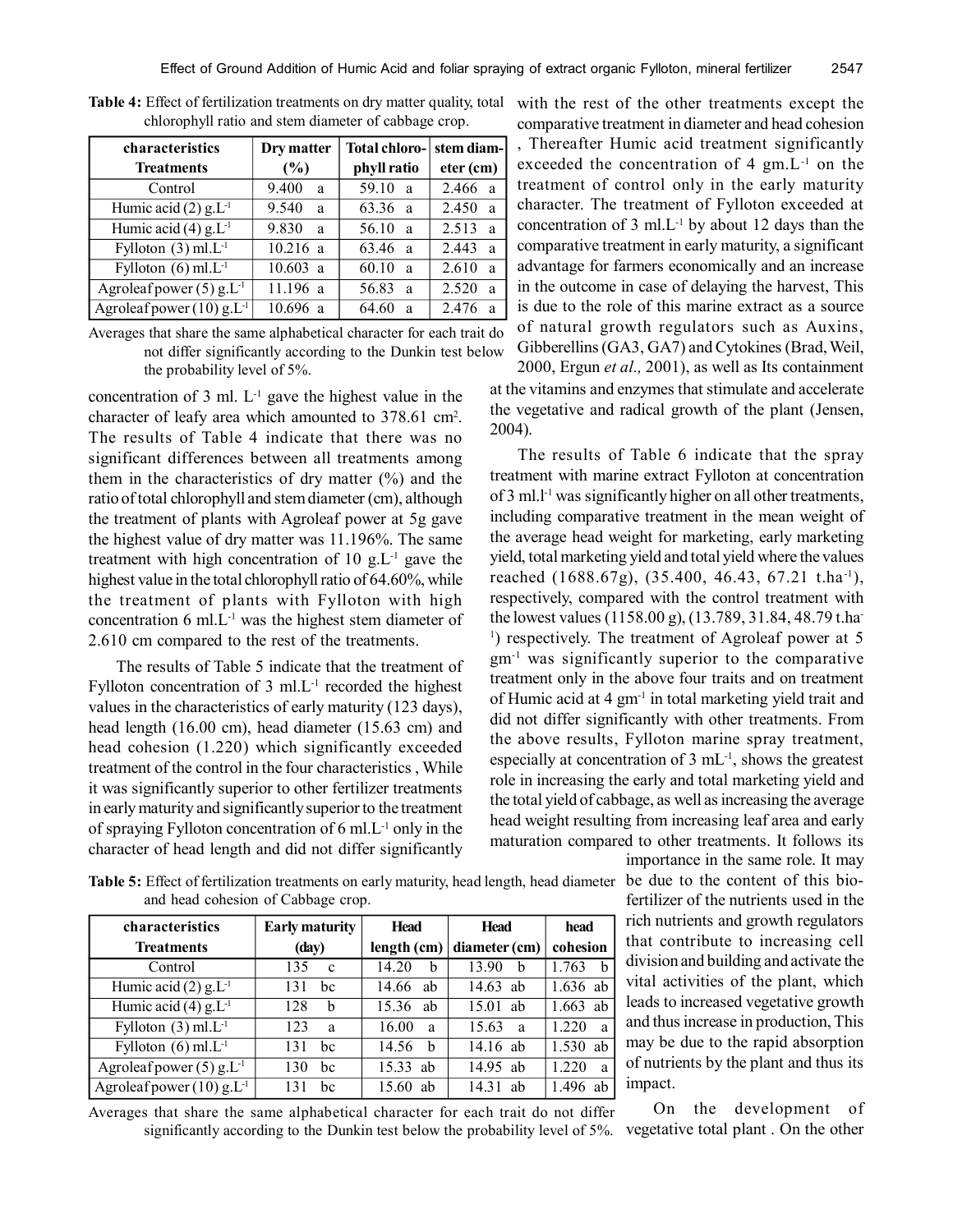| characteristics<br><b>Treatments</b>   | Average marketable Early marketing<br>head weight $(g)$ | yield $t.h^{-1}$ | <b>Total marketing</b><br>yield $t.h^{-1}$ | <b>Total</b><br>yield $t.h^{-1}$ |
|----------------------------------------|---------------------------------------------------------|------------------|--------------------------------------------|----------------------------------|
| Control                                | 1158.00 c                                               | 13.789 c         | 31.84 d                                    | 48.79 c                          |
| Humic acid $(2)$ g.L <sup>-1</sup>     | 1218.33 bc                                              | 16.775 bc        | 33.50 hc                                   | 49.65 c                          |
| Humic acid $(4)$ g.L <sup>-1</sup>     | 1310.00 bc                                              | $22.278$ h       | $36.02 \text{ c}$                          | 53.72 b                          |
| Fylloton $(3)$ ml. $L^{-1}$            | 1688.67 a                                               | 35.400 a         | $46.43 \text{ a}$                          | $67.21 \text{ a}$                |
| Fylloton $(6)$ ml. $L$ <sup>-1</sup>   | 1226.33 bc                                              | 16.138 bc        | 33.72 bc                                   | 50.31 bc                         |
| Agroleaf power $(5)$ g.L <sup>-1</sup> | 1326.33 b                                               | 26.942 b         | 36.47 h                                    | 53.90<br>h.                      |
| Agroleaf power (10) $g.L^{-1}$         | 1209.67 bc                                              | 15.183 bc        | 33.26 bc                                   | 49.84 c                          |

**Table 6:** Effect of fertilization treatments on average weight of marketable head, early marketing yield, total marketing yield and total yield of Cabbage crop.

Averages that share the same alphabetical character for each trait do not differ significantly according to the Dunkin test below the probability level of 5%.

hand, the quality of the nutrients used in the paper represents the necessary nutrients for growth such as nitrogen, phosphorus, calcium, etc. It is one of the most important requirements for plant development and growth and its impact on productivity and head quality (Saunders, 2001; Torres *et al.,* 2004).

## **References**

- Abbas, N.A. and H.S. Hammed (2017). The effect of vernalization and sprayed gibberellins and humic acid on the growth and production of cabbage (*Brassica oleracea* Var. Capitata). *Journal of Environmental Science and Pollution Research,* **3(2):**181-185.
- Abdel-Razik, A.H. (1996). Response of lettuce to N-rates and waxal foliar fertizer in sandy soil. *Alexa. J. Agric. Research,* **41:** 359-368.
- Abdo and Khamil Al-Salem (1968). vegetable and crop cultivation in Kuwait. Second Edition, Kuwait.
- Abdul Hadi, Saadoun and Ivan Aad Abdul Jaber, Hassan Mohsen Mohammed and Nebras Ihsan Abdul Jabbar (2009). Effect of spraying with nutrient solution (Yongren) on growth and yield of two varieties of Kalam plant (*Brassica oleracea var. Caulorapa* L.) grown in the desert area. *Journal of Kufa / Volume,* **7(4):** 140-148.
- Abdul Rahman, Harith Burhan Al-din and Huda Faisal Ramadan (2015). Effect of organic and chemical fertilization on growth and yield of three varieties of cabbage *Brassica oleracea var.* Capitata. *Tikrit University Journal for Agricultural Sciences,* **15(3):** pp. 38-49.
- Al-Maliki, Abdul Hussain Qasim (2013). Effect of marine algae extract Biozyme TF on growth and yield of two cabbage plants *Brassica oleracea var.* Capitata cultivated in desert areas. *Journal of Basrah Research (Operations),* **39(4):** pp. 88-97.
- Al-Naimi, Saadallah Najm Abdullah (1999). Fertilizers and soil fertility. Dar Al Kutub For Printing & Publishing. University of Mosul - Ministry of Higher Education and Scientific Research - Republic of Iraq.
- Al-Saidi, Abdul-Sattar Hussein and Riad Saleh Abdul-Qader

(2000). Testing and evaluation of some cabbage varieties under the conditions of the central region of Iraq. *Iraqi Agricultural Journal,* **5(6):** pp. 40-45.

- Al-Sawaf, A.F. and Khaleda Abdullah Omar (2017). Effect of humic acid and size of seedlings containers on growth, quantitative and qualitative yield of cabbage (*Brassica oleracea* capitata group). *Journal of Mesopotamia Agriculture,* **45(2):** pp. 45-56.
- Anonymous (2005). Humic Acid, Organic Plant Food and Root Growth Promoters. An Erth Friendly Company (ecochem ) 17/2/2007. File : G : humic acid . htm.
- Arab Organization for Agricultural Development (2014). Arab Agricultural Statistics Yearbook. Volume 35, Khartoum. Sudan.
- Boras Metadi, Bassam Abu Turabi and Ibrahim Albasit (2011). Vegetable Crop Production, Theoretical Part, Al-ajlouni Press, Syria.
- Brady, N.C. and R.R. Weil ( 2000 ). Elements of the nature and properties of soil. Prentice Han, Upper Saddle River, New Jersey.
- Brown, M.A. (2004). The Use of Marine Derived Products and Soybean Meal as Fertilizers in Organic Vegetable Production. M.Sc. Thesis North Carolina State University.
- Chen, Y. and T. Avid (1990). Effect of humic substances on plant growth. Soil and Crop Science. *American Society of Agronomy and Soil Science,* 161–186.
- Ergun, N., F. Topeuoglus and A. Yildiz (2001). Auxin, gibberllic acid, abscicic acid and cytokinin production by some species of Mosses and Lichens. *Turkish Journal of Botany*,  $26: 13 - 18.$
- FAO (2016). http://faostat.fao.org/site/339/default.aspx.
- Idan, Ali Salah (2014). Effect of spraying with nutrient solution (Agro leaf) on growth of tomato plant *Lycopersicom esculentum* L. *Babylon University Journal of Pure and Applied Sciences,* **22(8):** pp. 2243-2249.
- Jensen, E. (2004). Seaweed, fact or fancy, from the organic broadcaster, published by moses the Midwest Organic and Sustainable Education. *Agriculture and Environment*, **12(3):** 164–170.